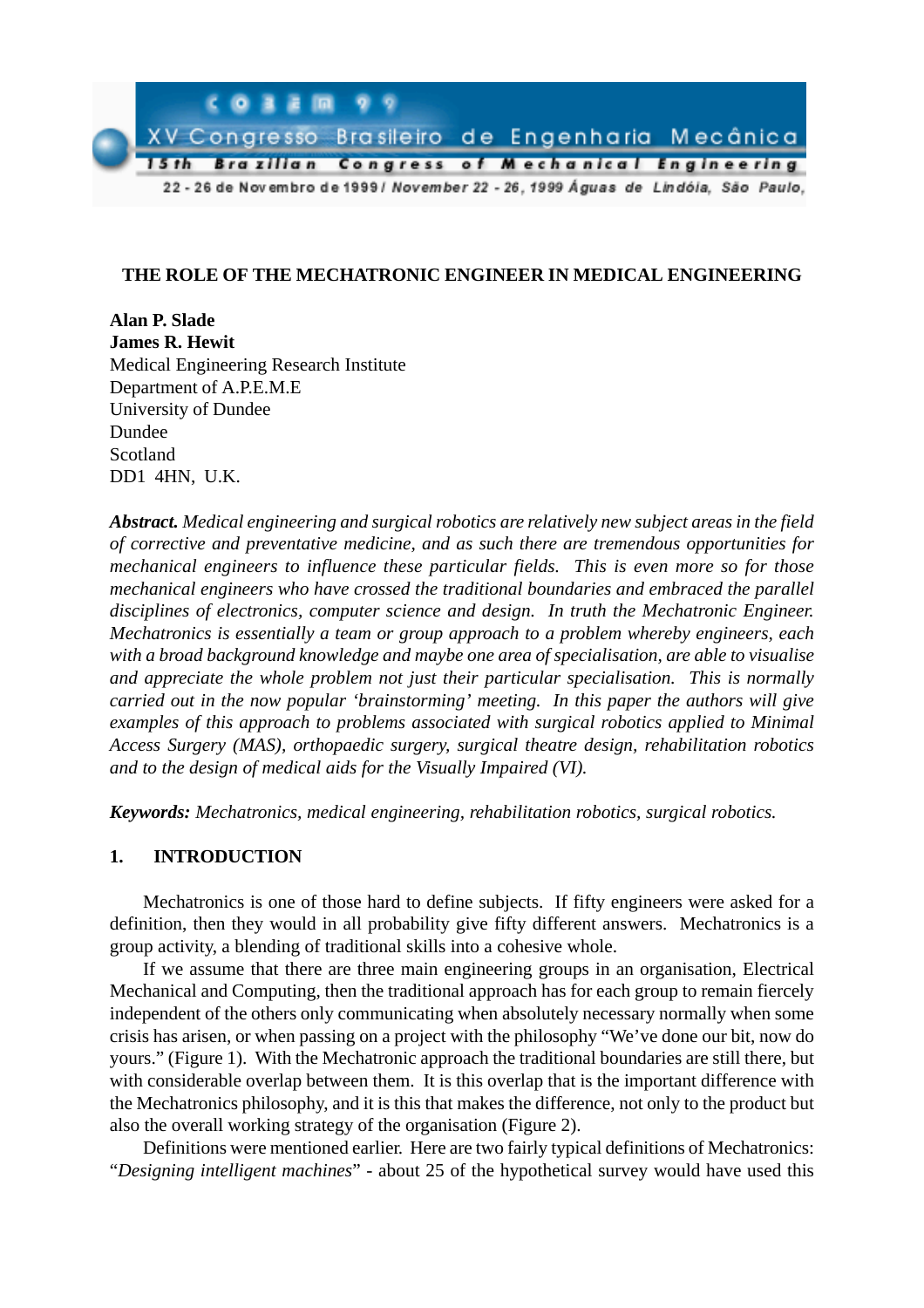



boundaries

form of definition; "*Product design fully integrating the electronic, mechanical and computing elements of the product*" - around 10 of the remaining group would have chosen this style of answer. For a fuller definition the Mechatronics Forum prefers "*The synergistic integration of mechanical engineering with electronics and intelligent computer control in the design and manufacture of products and processes*".

It is the word synergy that leads to the equation  $1+1+1=4$ , where the missing or 'free' part is the Mechatronics kernal at the centre of the product. This equation could be re-written as:

Mechanical & Electrical & Computing = Ordinary or 'Dumb' product

Mechanical + Electrical + Computing = Mechatronic or 'Smart'' product where  $\&$  = ordinary add,  $+$  = Mechatronic combine.

As a further illustration of the Mechatronics concept consider for a moment the broad definition of an engineer, be it Mechanical, Electrical or Computing. It is often understood to mean someone with a deep knowledge of their own specialist subject but with a small breadth of general engineering knowledge. The Mechatronics Engineer, on the other hand, has a very broad general base of knowledge of all engineering subjects as well as a slightly deeper knowledge in one or more specialist areas. It is this broad base of knowledge that allows him or her to appreciate the problem from different viewpoints and to suggest and evaluate many differing solutions to the problem.

Robotics in surgery is a field in which Mechatronics design philosophies can flourish. The synergy obtained by the integrated design can allow the full power of computer-based intelligence and sensor-rich control to be applied to this sensitive and demanding role of protecting the health and prolonging the life of the patient.

The future of medical robotics is very exciting with many new ideas and possibilities being investigated, but undoubtedly the most exciting is in the field of small autonomous robots that can carry out investigative or small surgical operations without the need for patient trauma. This, in reality, means small pre-programmed robots that are at present only in the realm of science fiction, but with the help of Mechatronic Engineers could soon become science fact.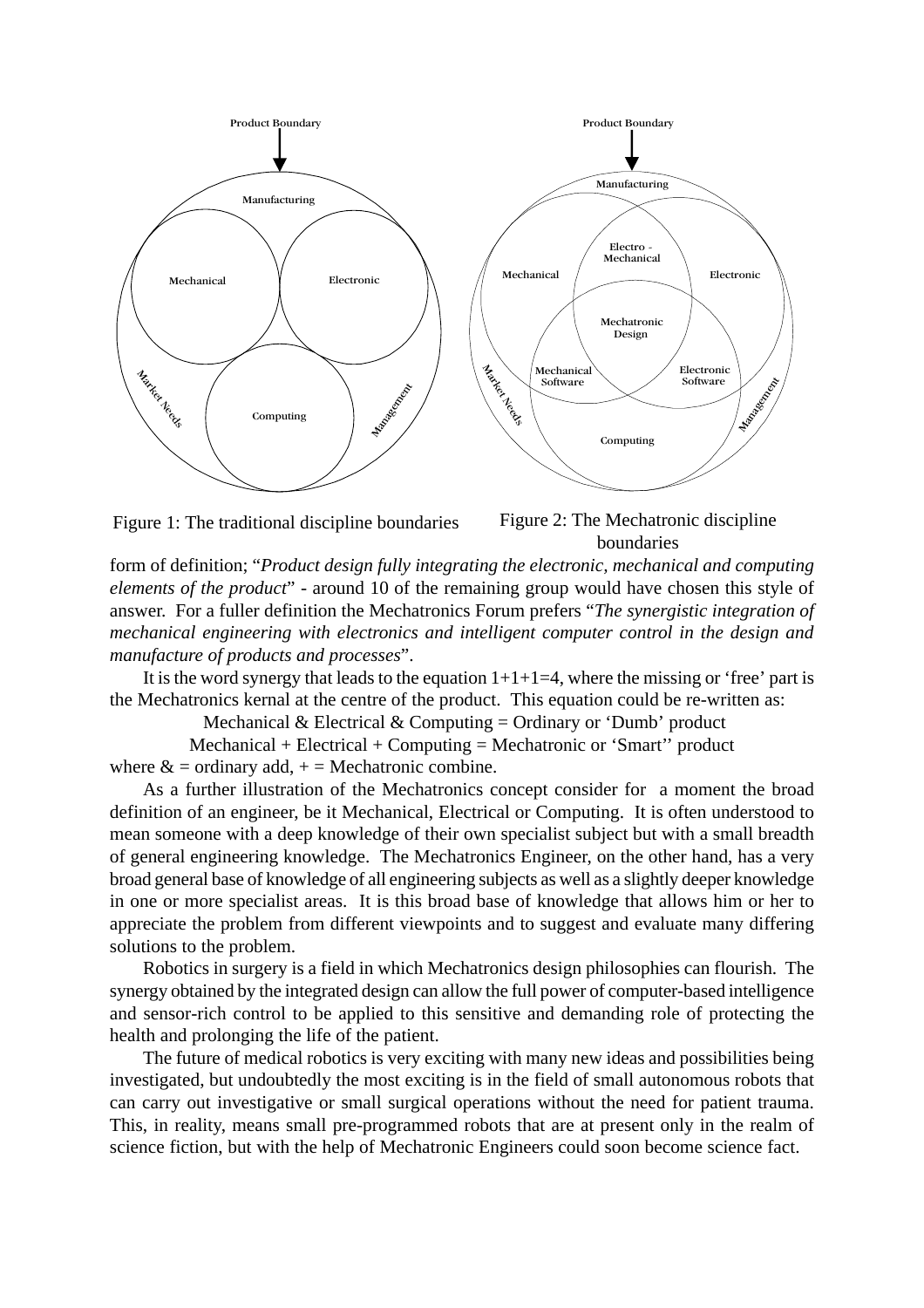### **2. TELEMANIPULATOR FOR MINIMAL ACCESS SURGERY**

A major problem facing the endoscopic surgeon is caused by the fixed rigid configuration of the endoscope which allows the surgeon to see only what is within the fixed field-of-view. This field-of-view cannot be altered relative to the endoscope axis. To change the field of view various different endoscopes are needed, one to view straight ahead and others to view at different angles to this. Ideally all these viewing angles should be accommodated in a single endoscope. At the present time the endoscope is held and controlled by a secondary surgeon who has to stand very close to the principle surgeon in order to place the endoscope near to the site of the operation. This very closesness brings with it its own special problems, not the least of which is the unavoidable contact between them so making the endoscope motion jerky. A solution to this problem could be to employ a robotic arm to hold and move the endoscope. But should the human operator be mimicked or should a special purpose robotic arm be designed?

Unfortunately it is often assumed that 'robotics' implies 'industrial robotics'. However, an industrial robot is not suitable for surgical applications. Industrial robots have been designed and developed following three basic criteria; namely-

- 1) They must be highly flexible (be capable of performing many different tasks)
- 2) They must have a high power to weight ratio to manipulate a useful payload at high speed
- 3) They must have a high degree of accuracy and repeatability.

Safety is not a primary concern as humans are excluded from the working envelope of an industrial robot. The design criteria for a surgical robot are very different.

- 1) Safety is the prime concern so as not to harm the patient, surgeon or theatre staff
- 2) The arm must not be capable of sudden or rapid movements
- 3) It does not require such a high power to weight ratio as the loads are much smaller.

Thus, the intrinsic safety of the surgical manipulator is paramount in the design, as is keeping it's operating envelope as small as possible so as to minimise interactions (intentional or otherwise) between the surgeon and theatre staff and the manipulator.

#### **2.1 The Dundee University Minimal Access Surgical aSsistant (DUMASS)**

In the design stages of the new type of laparoscopic manipulator, full account was taken of the problems experienced by all the operating theatre staff and careful evaluation of their requirements and needs were balanced with what can be achieved while still utilising the current operating theatre design and equipment. One of the prime aims was to increase the operating area available to the principle surgeon and to decrease the stress levels experienced by him.

The technique adopted was to use a design philosophy in which safety is the critical design constraint. This has led to the design of a very small, compact, semi-autonomous powered manipulator which still offers a full six degrees of freedom, a three axis manipulator and a three axis endoscope. This is illustrated in Figure 3 where axes X, Y and  $\Theta$  are contained in the main manipulator and Z, x and y are contained in the endoscope.

The X and Y axes are so arranged that there is a fixed remote centre of compliance 65 mm below the body of the main manipulator i.e. the cannula insertion point, which means that provided the manipulator is correctly positioned no harm can come to the patient. By mounting the camera and lights distally on a steerable platform at the base of the main endoscope the surgeon now has the opportunity to see along various axes and even to look round the back of items of interest, something which was not possible before with the standard endoscopes. Furthermore, the endoscope is now held firmly and can be moved smoothly so that the picture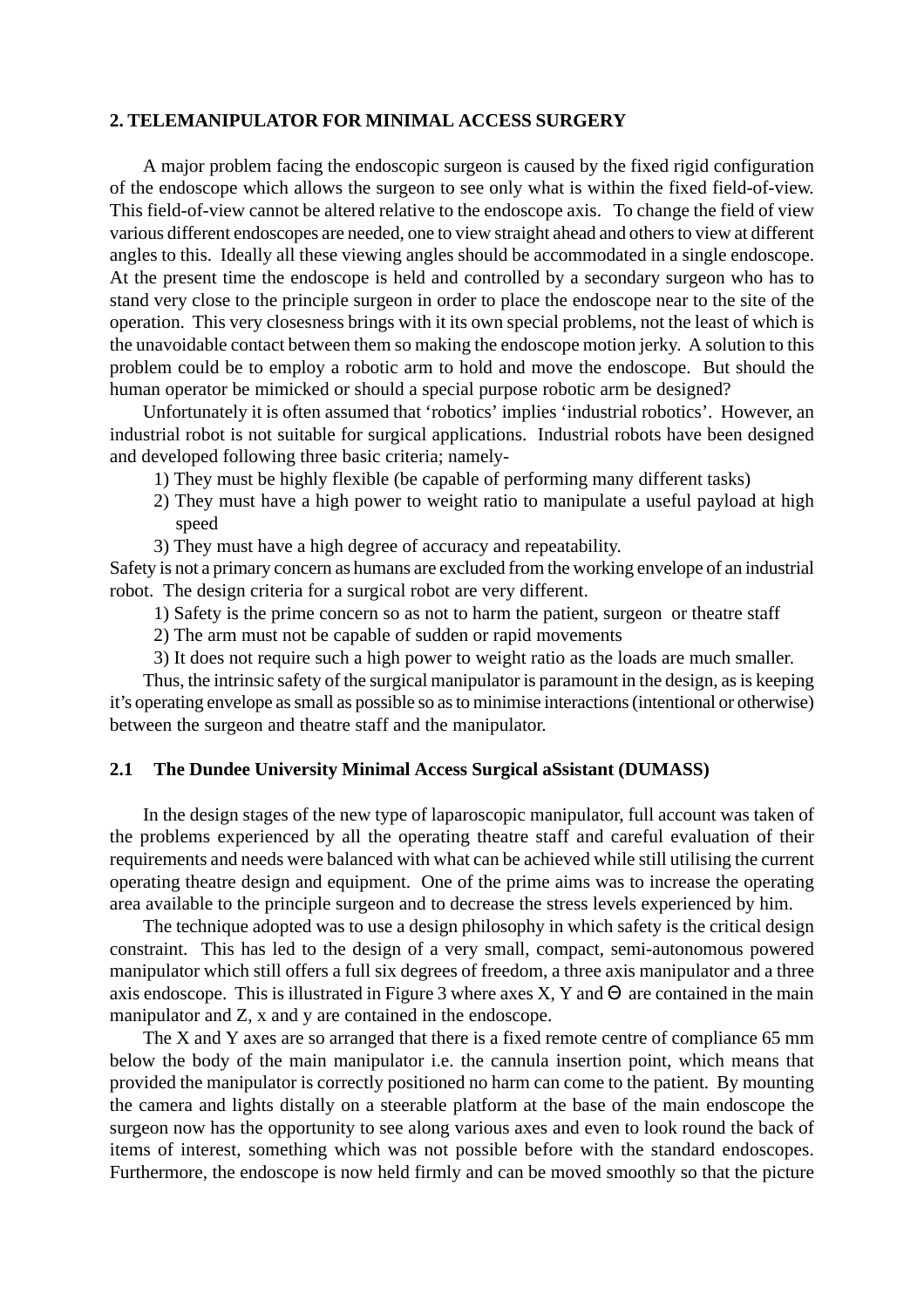

Figure 3: The six axes of the endoscope.

presented to the surgeon is not jerky and does not induce nausea.

Current endoscopes use a high power lamp (in the order of hundreds of Watts), fibre optic cable and fibre optic bundles around the outside of the rod lens system to bring a sufficient quantity of light to the viewing area. In terms of the power requirements for the light and losses through the fibre optics this is a very inefficient method of getting light to the viewing area, and the heat losses in the rod lens contributes to the build up in temperatures within the body cavity.

DUMASS utilises an array of small white LED's around the camera lens to provide the necessary illumination and these have the added advantages of requiring very little power to drive them (0.1 W) and consequently they do not heat up the body cavity.

The manipulator is coupled to a totally integrated, unobtrusive and natural multi input command system which is not limited in its expansion capabilities, therefore lending itself to other uses in theatre or in other fields requiring a natural, integrated command input.

A further feature unique to the DUMASS system is that it has been designed from the start to issue meaningful unambiguous audio information to the surgeon, instead of the usual 'beeps' or 'buzzes' normally associated with electronic equipment. Essentially the system is designed to 'talk' to the surgeon by way of a library of standard phrases which will convey meaningful messages to the surgeon and other theatre staff without causing them to look at a message on a monitor. This ensures the smooth flow of the operation by keeping all of the theatre staff fully aware of the current status of the controller. A specific part of this communication interface is to warn the surgeon if a requested movement is unattainable and to suggest a possible alternative.

## **3. ORTHOPAEDIC SURGERY ROBOTICS**

 A major problem with many robotically assisted surgical systems is in preventing the end effector from damaging vital tissues (muscle, blood vessels, brain cells, etc.) especially when cutting operations are being performed. This is caused by the generic problems associated with robotic arms in so much as that to achieve stiffness they are normally relatively large and heavy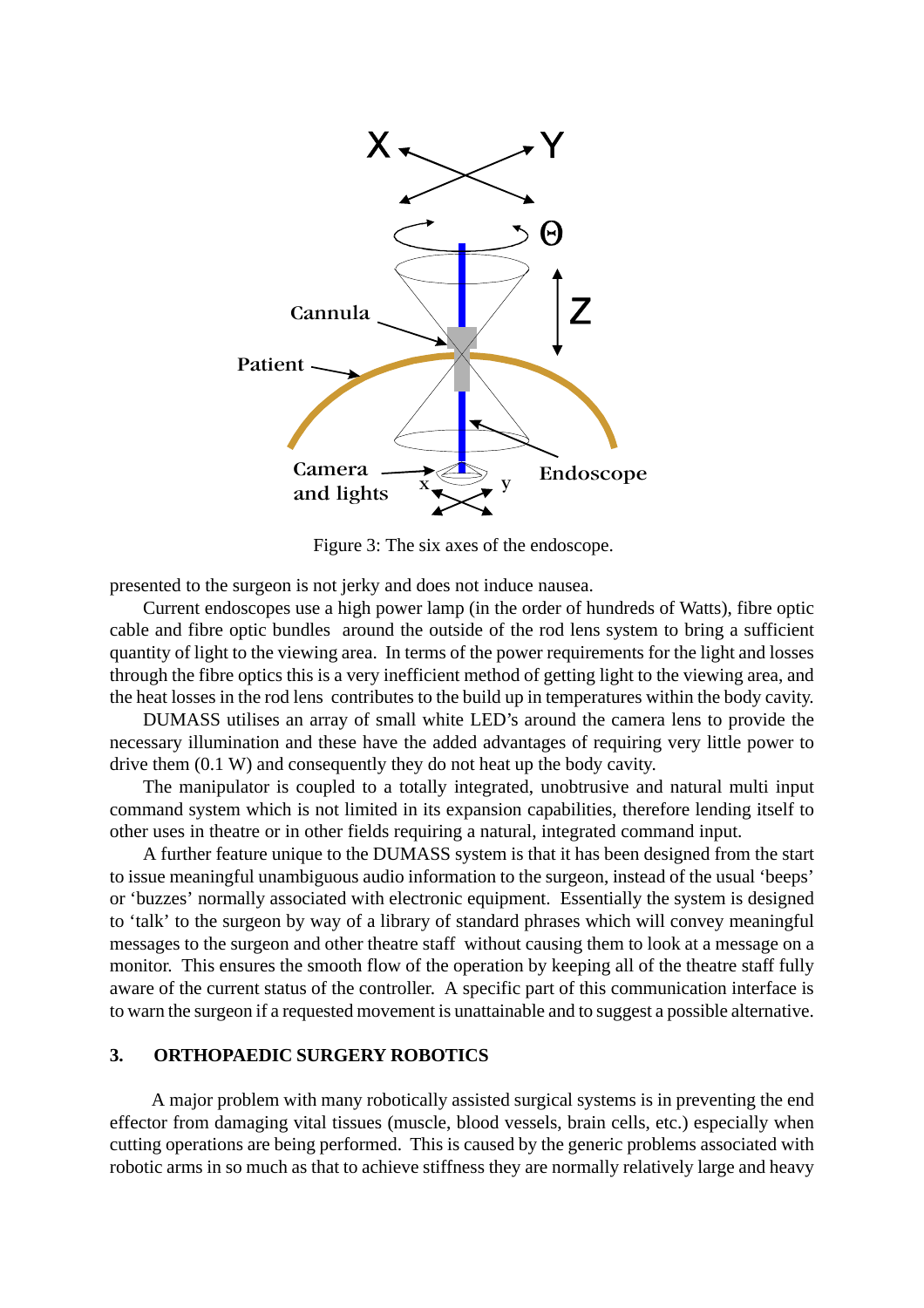and this requires that large and powerful motors be used. The traditional method of overcoming these difficulties is to develop special purpose arms and manipulators that can only follow predefined paths of movement so reducing the possibility of harm to the patient and theatre staff.

At present medical robotics are primarily assistive, that is they are deployed to assist the surgical team (primarily the principal surgeon) in carrying out an operation and require constant communication between the surgeon and the manipulator to carry out their particular task. Fully active systems are still treated with suspicion by both patients and surgeons due to concerns over safety of the control system and robotic arm. There has been some research into automatic cutting of body tissue (Brett, 1995) (Yen, 1996) (Davies 1994) and bone (Graham, 1993) (Buckingham 1994) (Khobandehloo 1996) but these have not as yet been applied into main stream surgery and only limited trials have been conducted.

There are a number of problems associated with current manual / assistive bone cutting methods:

- 1) The saws are only capable of making planar cuts, whereas more complicated shapes, such as the intercondylar notch in total knee replacement (TKR), or the arched cut to re-align bones (dome osteotomy) are often required
- 2) Many procedures require that reasonable force be applied to the cutting tool while still maintaining control within the access afforded by the incision. An example of this is re-alignment of the socket of the hip joint, where an osteotome must be used with some force, despite the limitations of access imposed by the adjacent muscular, tendinous, nervous and venous tissues
- 3) Skilful use of the saw is required to ensure that the blade does not get hot enough to cause thermal damage to the bone cells.

By utilising a Mechatronics approach to the problems outlined above it has been possible to design an integrated saw system capable of solving many of the problems associated with these types of operation. The system utilises an adaptable sensor rich saw that can measure temperature, force, the vibration signature of the bone, and the overall system also contains a coolant dispensing system and a bone breakthrough detector. The saw blades are contra rotating to minimise holder vibration and so allow a lighter structure to be used to hold / manipulate the saw.

The saw heads are adaptable allowing one head to do the work of many previous tools, this speeds up the operation and also reduces the overall tool count and the cost of the unit.

As this is only a small part of an overall system, the controller and the software are PC compatible so that it can be used with a variety of different controllers, it has also been designed to provide a permanent archive of the parameters met during the actual operation and the actions taken.

### **4. SURGICAL THEATRE DESIGN**

There is room for a great deal of improvement in the layout of current operating theatres when used for MAS. Undoubtedly a major problem is the lack of space around the patient caused by the enforced fixed locations of the surgeons and the ever increasing number of support systems being deployed. Considerable effort is required to optimise the present in-theatre arrangements, not only in the deployment of the instrumentation and staff employed but also in the actual design of the operating theatre itself.

A typical situation in theatre might involve the principal surgeon, second surgeon, an assistant surgeon (who normally acts as the camera/laparoscope operator) and a scrub nurse, all positioned around the patients torso. The equipment used by the anaesthetist is arranged at the head of the patient. There are also the video monitors used by the surgeons and, if the operation is to be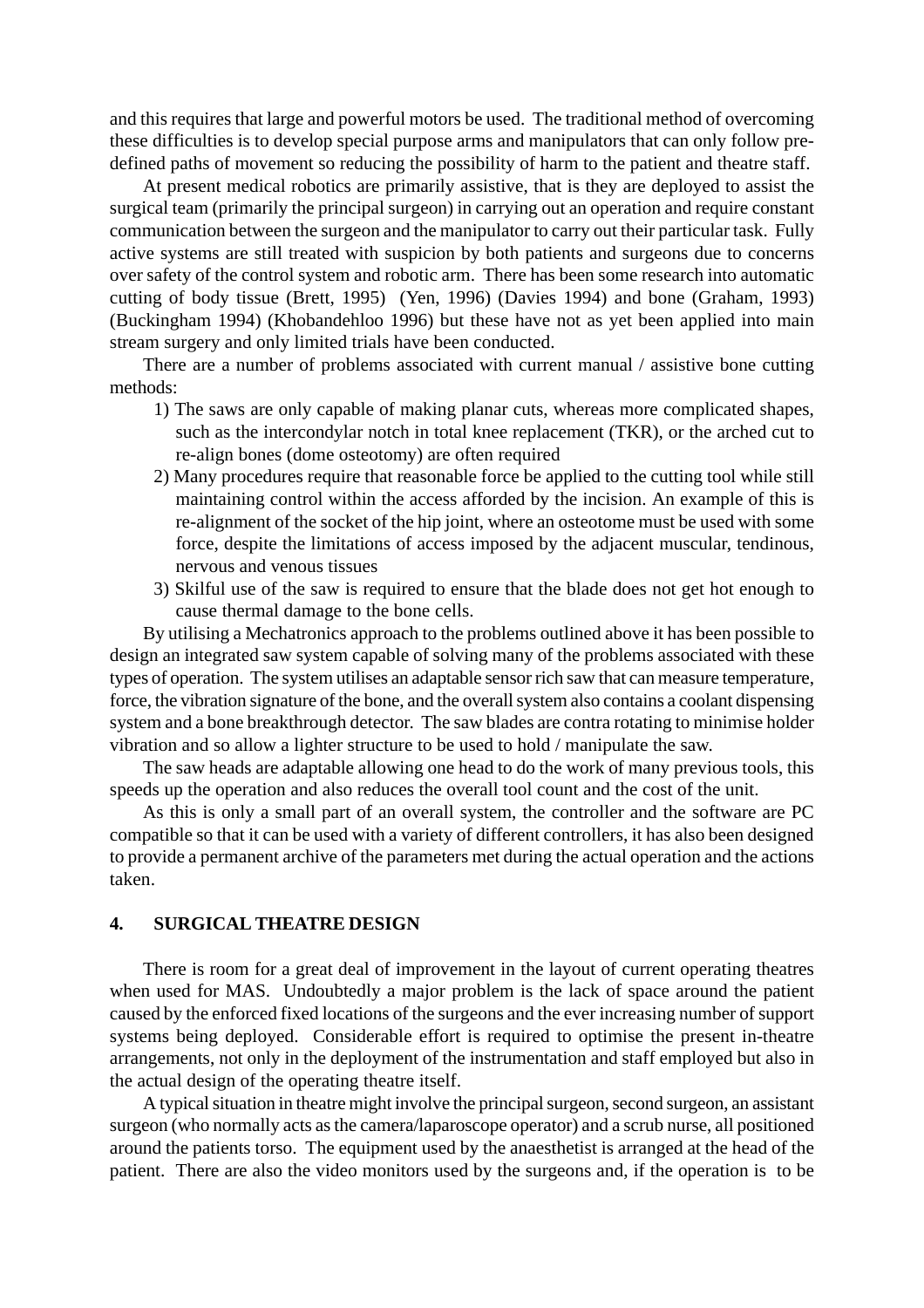used as part of a teaching/training regime, the video recording equipment. A typical view of an operating theatre using a state-of-the-art MAS system for laparoscopy is shown in Figure 4.



Figure 4. Typical view of an endosopic operation.

It is necessary that efforts should be made to carefully examine the role of each member of the surgical team to discover just what is the optimum level of personnel required for any particular type of MAS operation and to determine and develop the technical backup to ensure that MAS may be fully exploited both safely and economically. This approach has lead the authors to evaluate the problems associated with laparoscopic and rectal cancer surgery, this includes not only the layout of the operating theatre and all the equipment contained therein but also the instrumentation used and ways of improving the personal comfort of the staff, thus reducing the stress levels

A simple example of a requirement in theatre is that with nearly every piece of equipment if a dangerous situation is imminent, a button is pressed in error or a fault occurs, then the equipment merely 'beeps', and as all single beeps sound the same this means that the surgeon and theatre staff have to potentially check every piece of equipment to see which one requires attention. It would clearly be better if all the beeps were different (indicating different levels of status), and better still if the equipment could 'talk' to the surgeon and theatre staff

The two most common methods used to control the support equipment in theatre are front panel controls and foot switches, both of these are distracting to the MAS surgeon. Equipment with front panel controls requires that either the surgeon has to release the instruments he is working with and then change the control setting or ask an assistant to change the settings, hopefully to the surgeons requirements, and wait until it is done. One manufacturer is experimenting out with touch screen technology but the above comments still hold true for this as well, neither option lends to a smoothly flowing operation.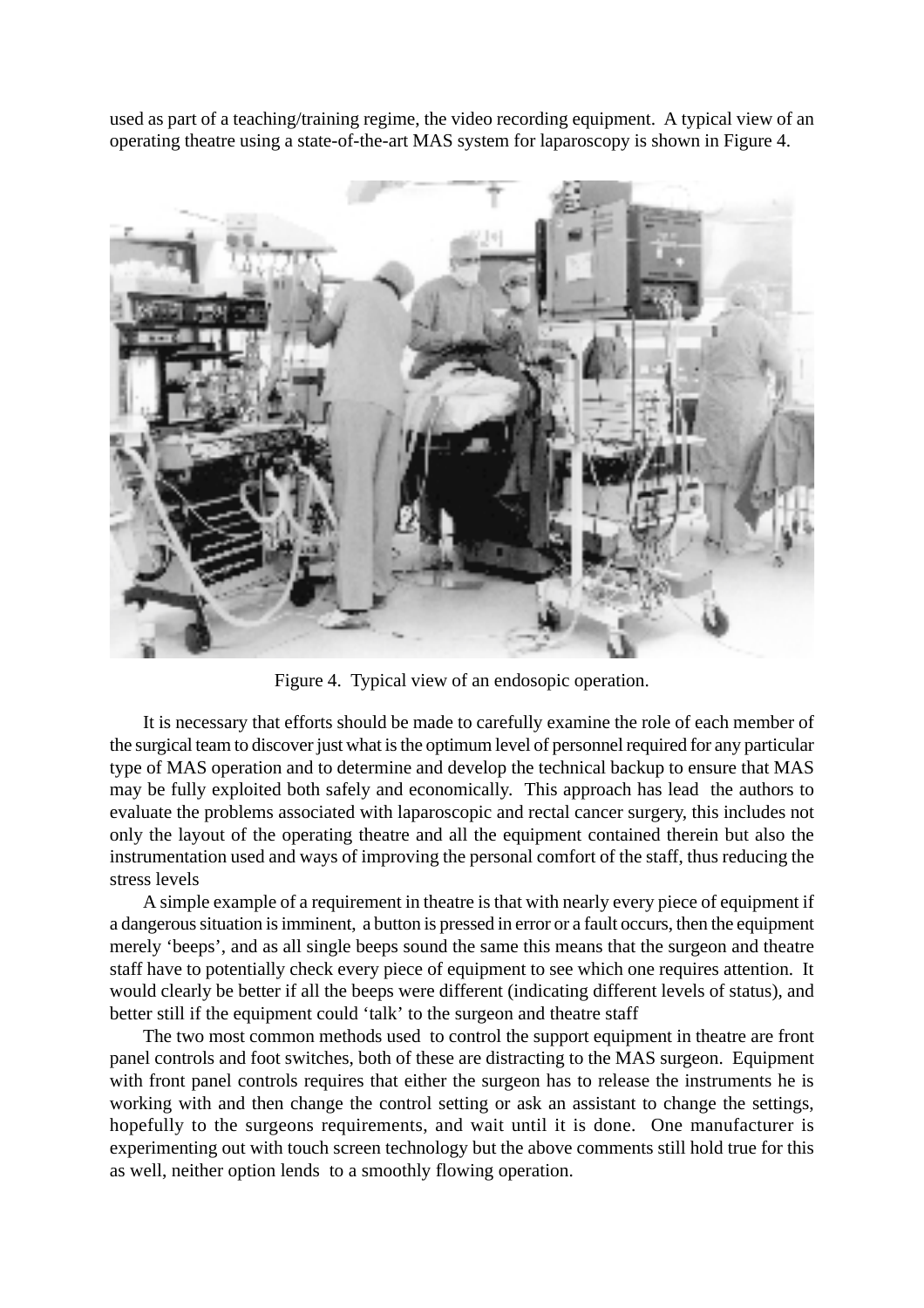Control via foot switches has potential for causing even more disruption to the flow of the operation. If more than one foot pedal is in use (often with more than one control on each) the surgeon has to remember where each one is and then shuffle around trying not to disconnect any of the controls until he finds the appropriate control and then operate it. As the surgeon is standing up this means that he/she is then balancing on one leg whilst trying to carry out a possible complicated controlled movement with the other. If any of the controls have been accidentally moved out of reach of the surgeons foot, then the only options are for the surgeon to wait until an assistant puts it back into place or to let go of any instruments and step back and look to see where the controls are.

Both methods are very disruptive and can lead to further stress in the surgical team.

### **4.1 MAS operating theatre requirements**

What is required is an integrated control structure whereby the surgeon, or an assistant, can control the equipment whilst still carrying on with the operation. Mechatronics design philosophy requires that the system has to viewed as a totality "a priori". Only by doing so can true synergy be achieved. This has led to truly innovative solutions in the area of command and control and seeks to expand on this principle by developing a Surgical Control Area Network (SURCAN) whereby all the theatre equipment, including articulated operating tables, powered patient manoeuvring systems, lighting systems and physical supports for the staff, is linked into this network and the network controller would then provide meaningful audio information to the surgeon and theatre staff.

The primary command and control medium is based upon voice control. At the Medical Engineering Research Institute (MERIT) we have implemented a system whereby the surgeon can communicate with the robot arm controller and the theatre equipment using a specific set of command words (right, left, zoom, etc*.*). This set of recognised words and phrases can be increased as necessary. The system is trained to recognise individual surgeons' voice patterns so that the system will only respond to one surgeon (or voice pattern) at any one time. Different surgeons may be added to the database of users by means of a training programme. This method of command is 'hands-free' and is hence particularly suited to MAS.

 The system is based on a tree structure of dialogue whereby the control system prompts the operator for an input by a question such as "OK to switch on the motors?" and then waits for a response. The response is then checked against a list of acceptable words or commands, in this simple example it can only be "yes" or "no", and the control systems will then proceed accordingly. Unrecognised words will cause the system to return to the previous branch of the tree and the question will be repeated. A list of acceptable words or phrases can be displayed at any time by the use of the keyword "menu".

 For fail-safe operation, any command/control system must avoid ambiguity. The voice command system is implemented in parallel with a unique fingertip actuation system developed at MERIT. This is called the FingerMouse. This consists of a miniature controller operating either as a 'mouse' or as a set of switches or joysticks which is worn rather in the manner of a thimble but underneath the surgeon's glove. Using this, the surgeon is able to control the various instruments and assist devices without letting go of the operating instruments.

 A further fail-safe feature is common to many MAS support systems known as ScreenPointer. The screenpointer developed by MERIT is attached to the surgeons head. Using slight head movements the surgeon is able to point to any desired area of the monitor screen and, via the Fingermouse or voice, to cause the endoscope manipulator to move to allow the surgeon to bring the desired view to the centre of the screen. In this integrated environment ScreenPointer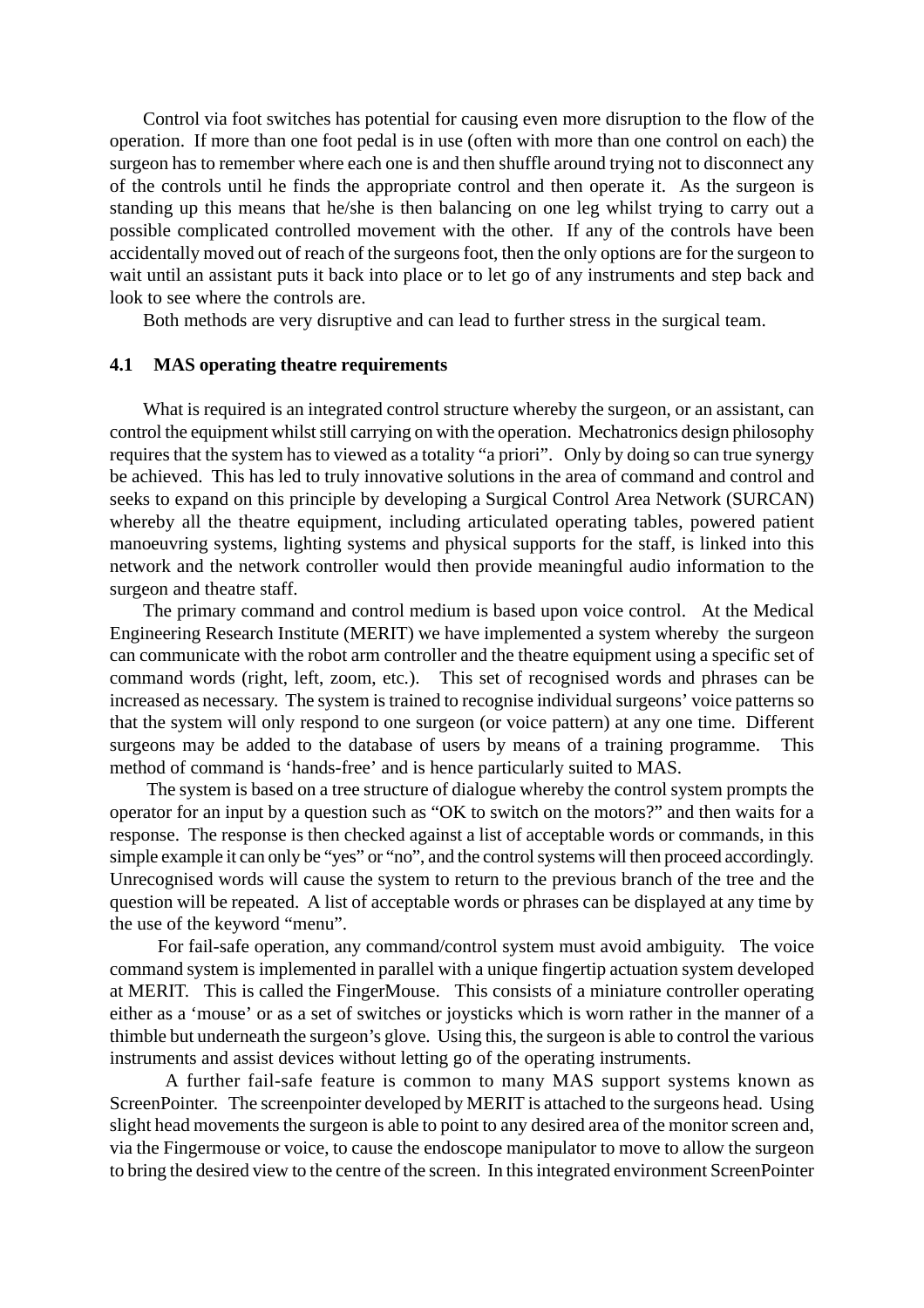has been shown to be far more effective than devices which rely on gross head movement, pure joystick manipulation or other obtrusive gestures and movements.

 Should the surgeon so desire he can also control the theatre equipment via menus on the monitor screen with ScreenPointer.

This work is seen as central to the total integration of the operating theatre into the hospital and eventually the complete health care system and a schematic is shown in Figure 5.



Figure 5. A schematic of the proposed control structure around the MAS surgeon.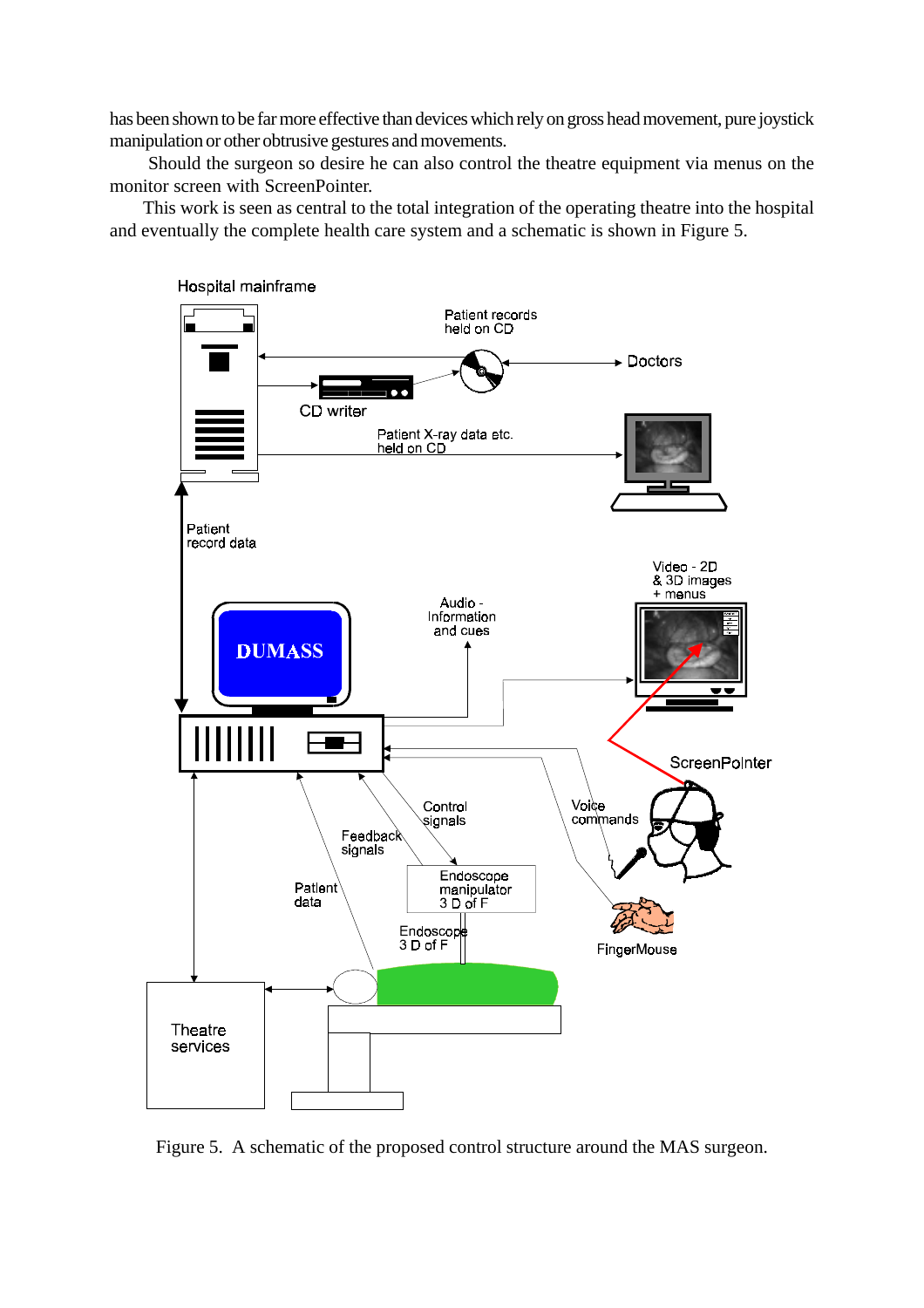#### **5. REHABILITATION ROBOTICS**

People who have undergone sudden, severe trauma such as may be experienced in sports or road traffic accidents or those who have suffered a heart attack or stroke are often in need of specialised remedial treatment which would normally be supplied by a physiotherapist. By the very nature of the trauma, people who need the services of a physiotherapist are those who are least able to travel to the hospitals or health centres to receive treatment. The simplistic solution to this problem is to employ and train a vast number of physiotherapists, but given the present economic climate this solution is never likely to happen.

 In the majority of cases patients require very similar treatment, that is the exercising of upper or lower limbs to prevent stiffness and to promote muscle recovery and growth. Weight training exercises are one of the conventional methods of providing this. This is a perfectly acceptable solution for a otherwise fit and healthy person but is of no use to an elderly or severely impaired person.

Mechatronics can supply the answer though in the form of pseudo-physiotherapists. A working party from MERIT have proposed a solution whereby smart machines can be installed in the patients home or at specialised therapy centres. These machines can be operated in either the assistive or passive mode depending on the individuals requirements and are linked to a home monitoring system. This is a remote link from the hospital or health centre to the patients home and via smart card technology is able to track the patients progress and modify the machine parameters depending upon how the patient is responding to treatment.

To give an example of the possible use of the machine, say for a lower limb. The machine is a able to be used in passive mode whereby the patient would operate it in much the same way as a bicycle exercise machine, the difference being that only one limb is exercised at a time. As with a conventional exercise machine the loading can be adjusted to increase the effort required to turn it, but in this case it is under computer control via a pre-defined programme from the physiotherapist via the remote link. All the data taken during an exercise session, that is length of time used, when used, speed, trend (i.e. did it speed up or slow down), is stored ready for remote retrieval by the physiotherapist so that the patients progress can be monitered.

If it is used in the assistive mode the machine would exercise the patients limb via a pre defined routine by the physiotherapist and again controlled by the on-board computer. All the data taken from the exercise period is again stored ready to be read by the physiotherapist remotely. The patient is able to override the system and shut off the power at any time.

## **6. MEDICAL AIDS FOR THE VISUALLY IMPAIRED**

Two percent of the UK population (approximately 1 million people) are diabetics, additionally, at least 2% of pregnancies develop gestational diabetes. In order to control their condition suffers need to monitor their blood glucose levels and administer insulin accordingly. This involves lancing a finger, placing a sample of blood on a transducer and taking a reading from a meter attached to the transducer. This process is awkward, particularly for those with visual impairment (VI), a condition common to diabetics and for those with physical disabilities, e.g. motor skills impairment.

Sufferers with VI may not always manage to get sufficient blood onto the transducer making the reading innacurate necessetating a repeat of the process. Diabetics also tend to have poor circulation so making the process even more difficult.

Glucose monitoring is, therefore, unpleasant and many patients fail to do it adequately or sufficiently frequently, which can have adverse effects on their diabetes control and hence give